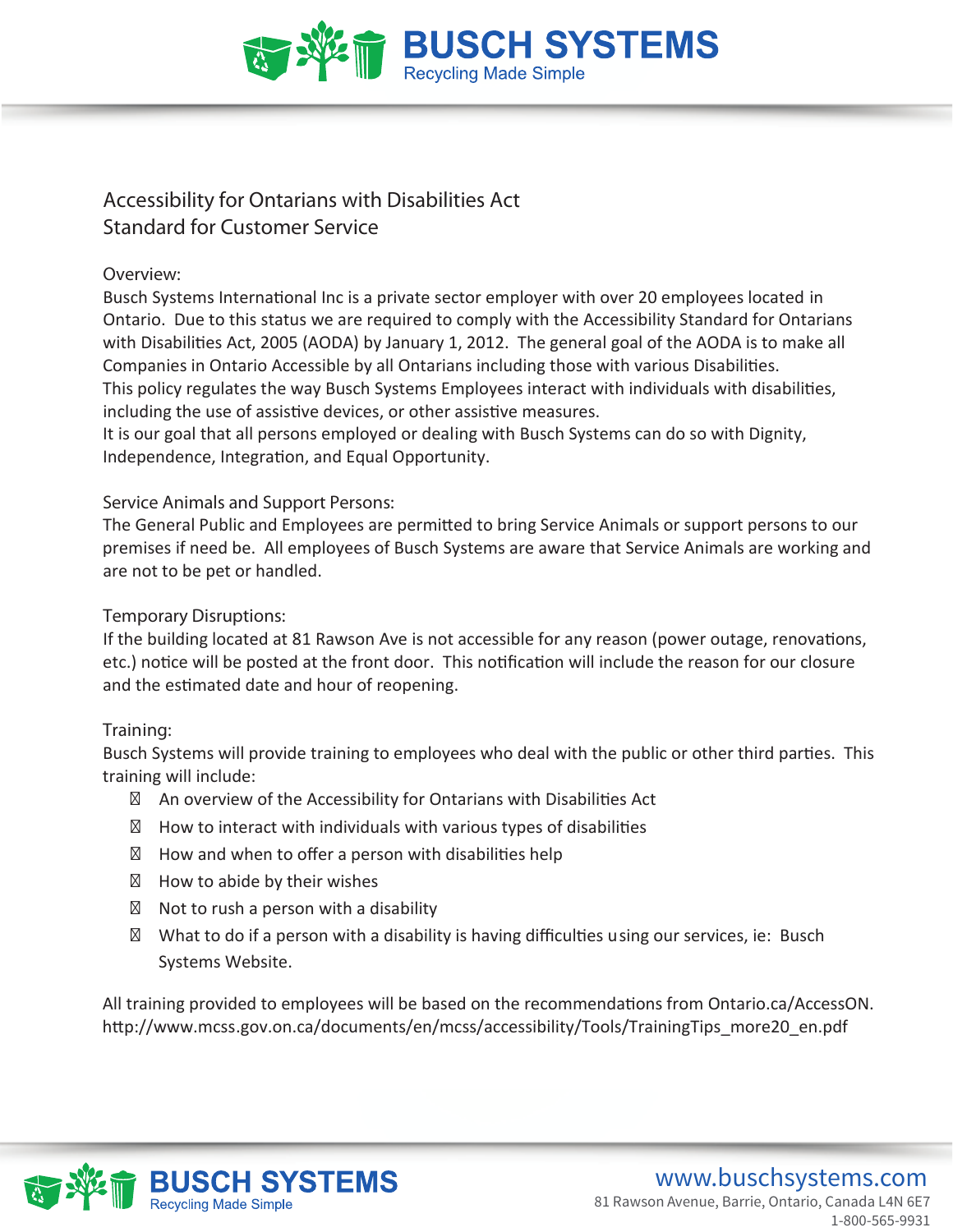

# **Multi-Year Accessibility Plan**

This 2014-21 accessibility plan outlines the policies and actions that Busch Systems International Inc. will put in place to improve opportunities for people with disabilities.

### **Statement of Commitment**

Busch Systems International Inc. is committed to treating all people in a way that allows them to maintain their dignity and independence. We believe in integration and equal opportunity. We are committed to meeting the needs of people with disabilities in a timely manner, and will do so by preventing and removing barriers to accessibility and meeting accessibility requirements under the Accessibility for Ontarians with Disabilities Act.

#### **Accessible Emergency Information**

Busch Systems International Inc. is committed to providing the customers and clients with publicly available emergency information in an accessible way upon request. We will also provide employees with disabilities with individualized emergency response information when necessary.

#### **Training**

Busch Systems International Inc. will provide training to employees, volunteers and other staff members on Ontario's accessibility laws and on the Human Rights Code as it relates to people with disabilities. Training will be provided in a way that best suits the duties of employees, volunteers and other staff members.

Busch Systems International Inc. will take the following steps to ensure employees are provided with the training needed to meet Ontario's accessible laws by January 1, 2015.

- Research different training methods as needed.
- Provide different training methods as needed

#### **Kiosks**

Busch Systems International Inc. will take the following steps to ensure employees consider the needs of people with disabilities when designing, procuring or acquiring self-service kiosks by January 1, 2014.

- In the event Busch Systems International Inc. provides kiosks, the needs of people with disabilities will be taken into consideration.

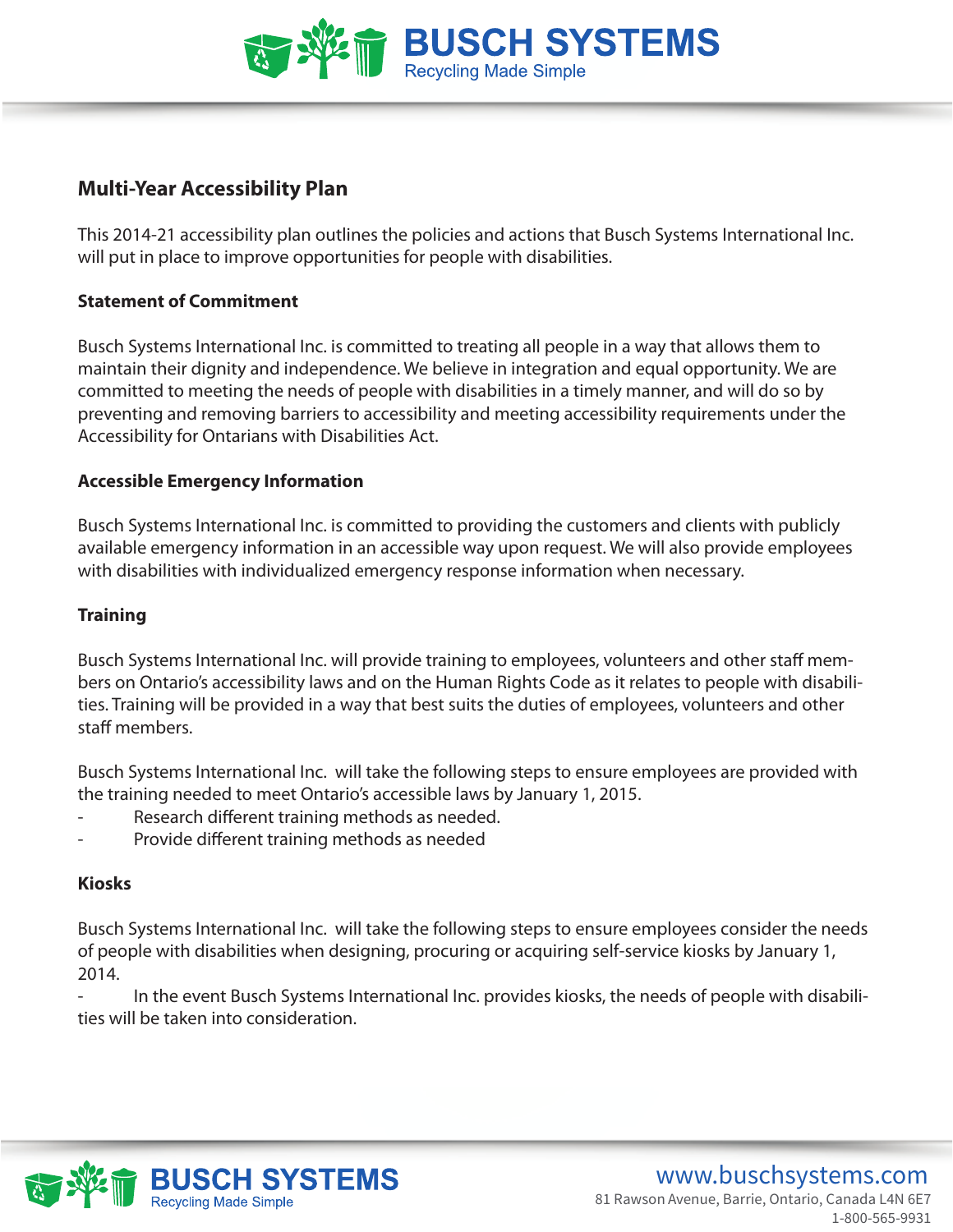

# **Multi-Year Accessibility Plan (Continued)**

We will take the following steps to ensure the accessibility needs of employees with disabilities are taken into account if Busch Systems International Inc. is using performance management, career development and redeployment processes.

The Human Resources Department will handle the needs of the employee on a case by case basis

Busch Systems International Inc. will take the following steps to prevent and remove other accessibility barriers identified.

At this point no barriers have been identified. If Barriers present we will handle them on a case by case basis.

# **Design of Public Spaces**

Busch Systems International Inc. will meet the Accessibility Standards for the Design of Public Spaces when building or making major modifications to public spaces. Public spaces include:

- Recreational trails/beach access routes
- Outdoor public eating areas like rest stops or picnic areas
- Outdoor play spaces, like playgrounds in provincial parks and local communities

- Outdoor paths of travel, like sidewalks, ramps, stairs, curb ramps, rest areas and accessible pedestrian signals

- Accessible off street parking
- Service-related elements like service counters, fixed queuing lines and waiting areas

Busch Systems International Inc. will put the following procedures in place to prevent service disruptions to its accessible parts of its public spaces.

In the event of a service disruption, we will notify the public of the service disruption and alternatives available.

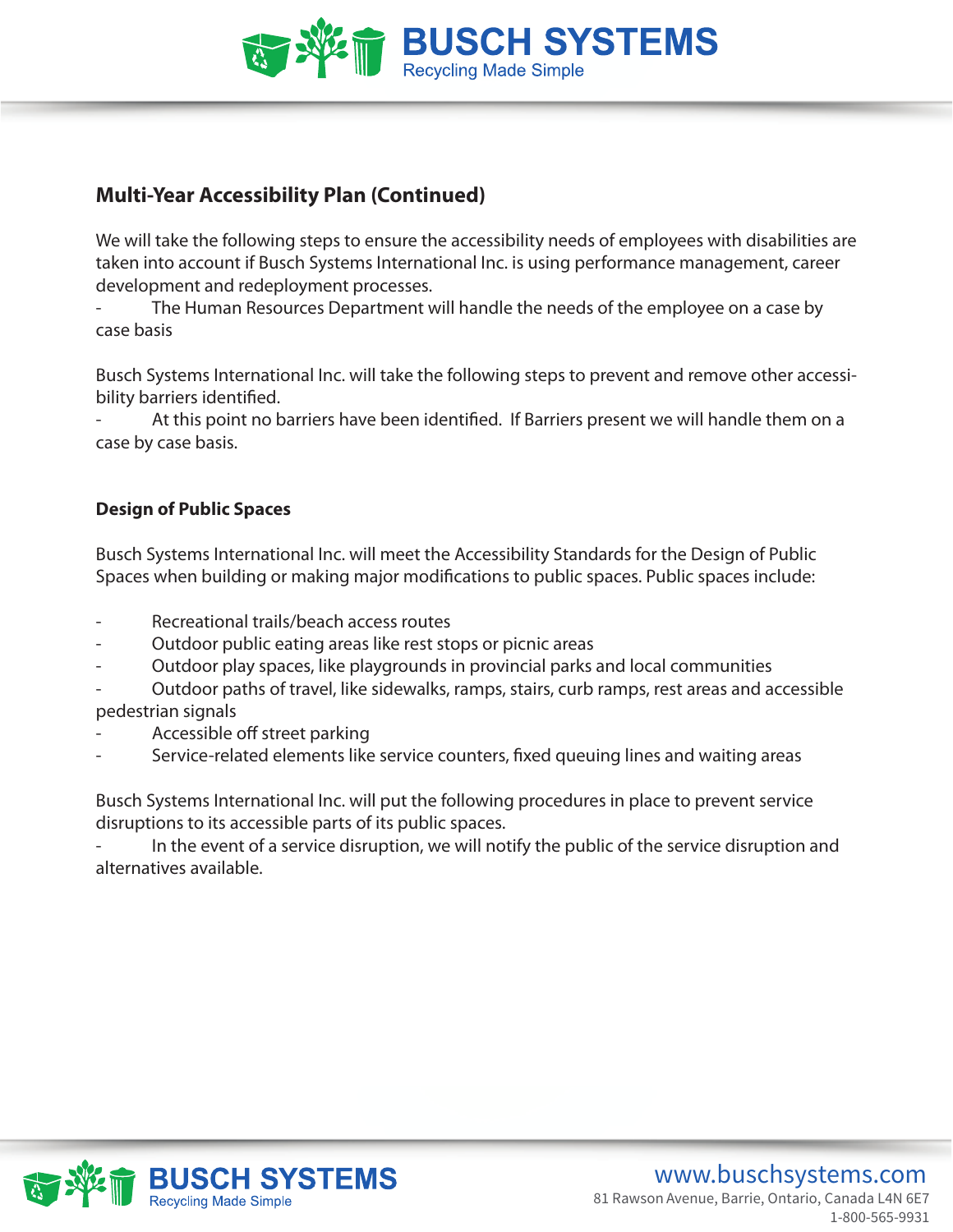

#### **Information and Communications**

Busch Systems International Inc. is committed to meeting the communication needs of people with disabilities. We will consult with people with disabilities to determine their information and communication needs.

Busch Systems International Inc. will take the following steps to make all new websites and content on those sites conform with WCAG 2.0, Level A by January 1, 2014.

Busch Systems International Inc. will take the following steps to make ensure existing feedback processes are accessible to people with disabilities upon request by January 1, 2015.

New websites will be designed with WCAG 2.0 Level A capabilities

Busch Systems International Inc. will take the following steps to make sure all publicly available information is made accessible upon request by January 1, 2016.

Provide alternate feedback processes as needed on a case by case basis

Busch Systems International Inc. will take the following steps to make all websites and content conform with WCAG 2.0, Level AA by January 1, 2021.

New websites will be designed with WCAG 2.0 Level A capabilities

#### **Employment**

Busch Systems International Inc. is committed to fair and accessible employment practices.

We will take the following steps to notify the public and staff that, when requested, Busch Systems International Inc. will accommodate people with disabilities during the recruitment and assessment processes and when people are hired.

Requests will be handled on a case by case basis

Busch Systems International Inc. will take the following steps to develop and put in place a process for developing individual accommodation plans and return-to-work policies for employees that have been absent due to a disability.

Requests will be handled on a case by case basis.